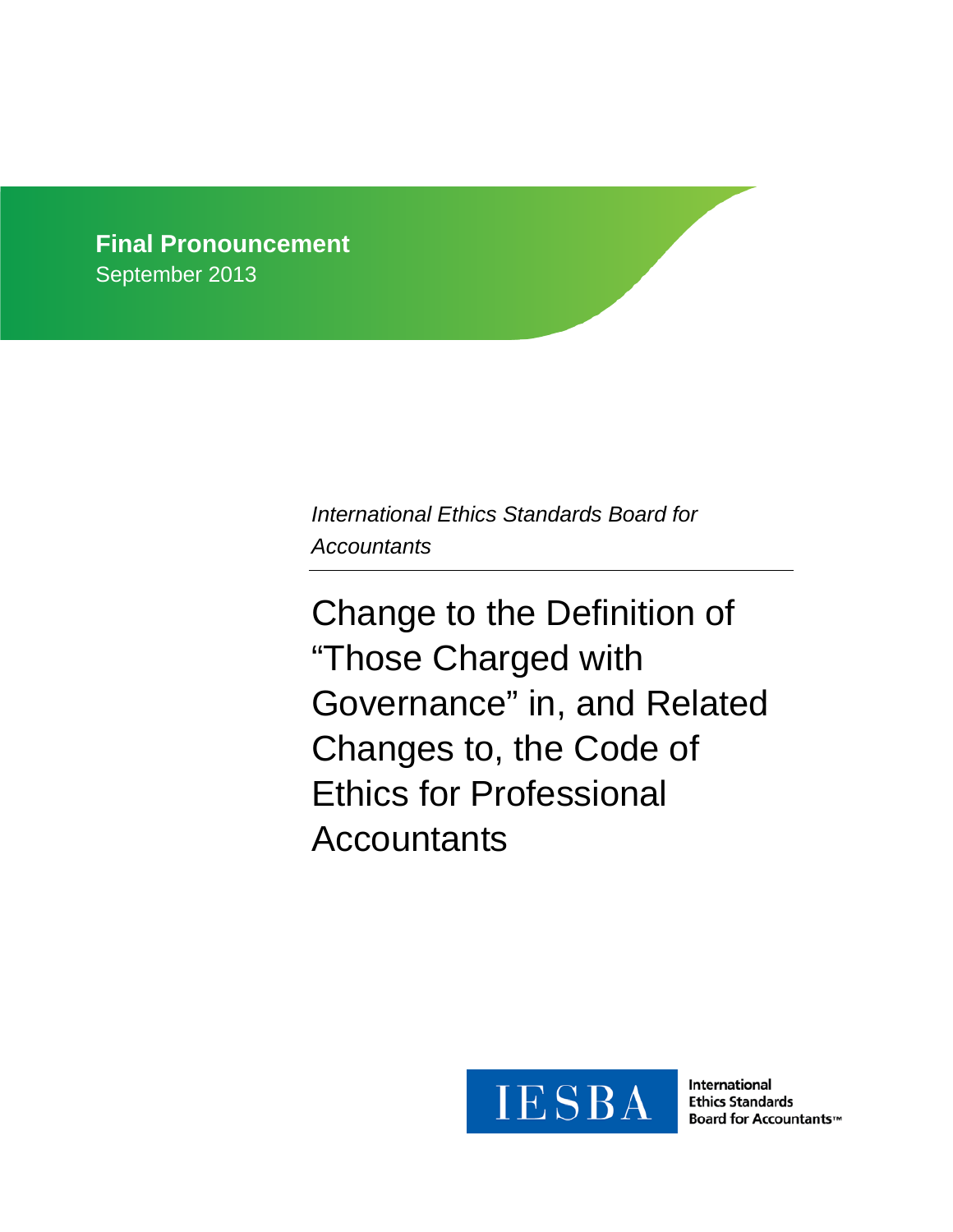

**International Ethics Standards Board for Accountants™** 

This document was developed and approved by the International Ethics Standards Board for Accountants (IESBA).

The IESBA is an independent standard-setting board that develops and issues high-quality ethical standards and other pronouncements for professional accountants worldwide. Through its activities, the IESBA develops the *Code of Ethics for Professional Accountants*, which establishes ethical requirements for professional accountants.

The objective of the IESBA is to serve the public interest by setting high-quality ethical standards for professional accountants and by facilitating the convergence of international and national ethical standards, including auditor independence requirements, through the development of a robust, internationally appropriate code of ethics.

The structures and processes that support the operations of the IESBA are facilitated by the International Federation of Accountants (IFAC).

Copyright © September 2013 by the International Federation of Accountants (IFAC). For copyright, trademark, and permissions information, please see [page](#page-5-0) 6.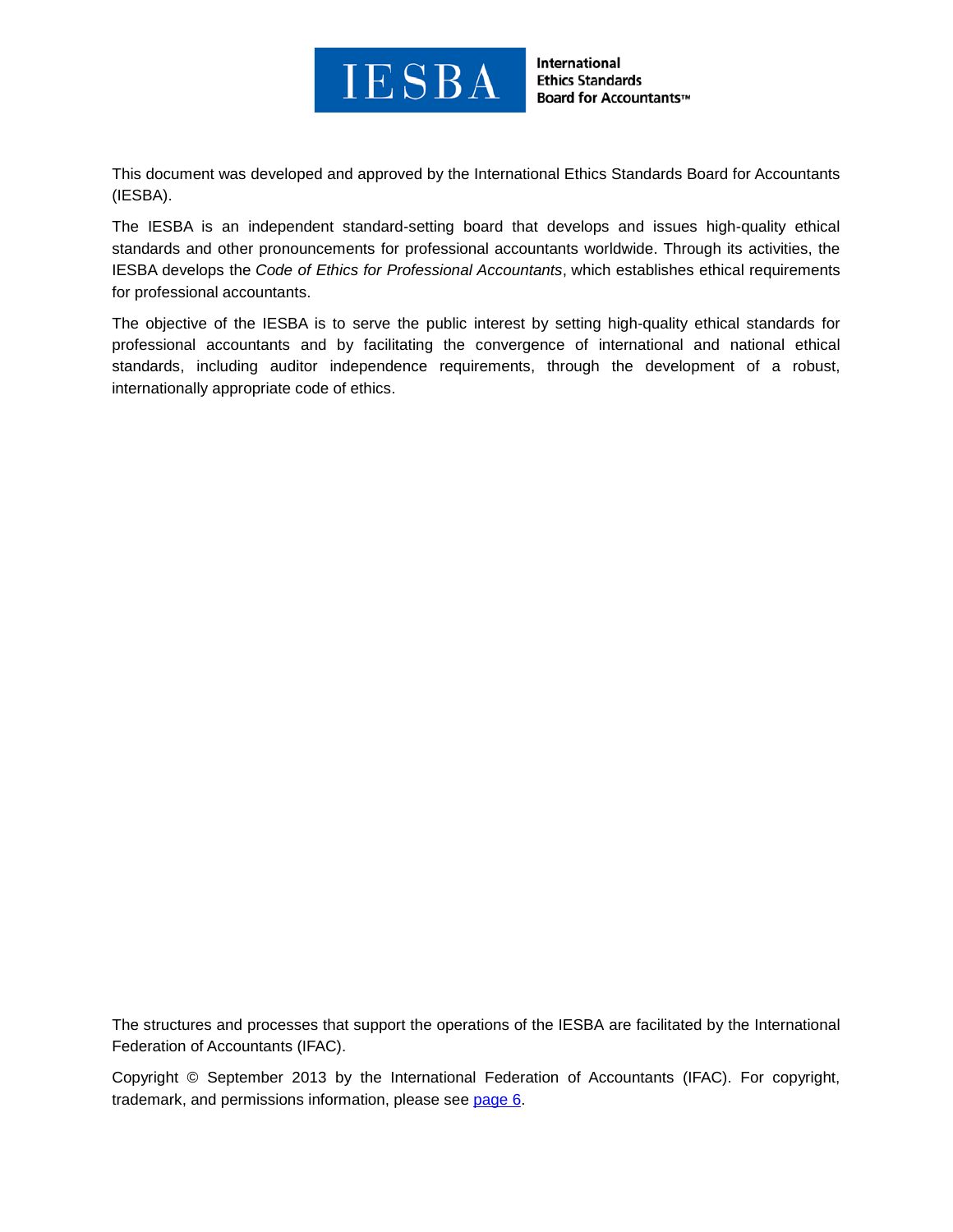# **CHANGE TO THE DEFINITION OF "THOSE CHARGED WITH GOVERNANCE" IN, AND RELATED CHANGES TO,** THE CODE OF ETHICS FOR PROFESSIONAL ACCOUNTANTS

#### **CONTENTS**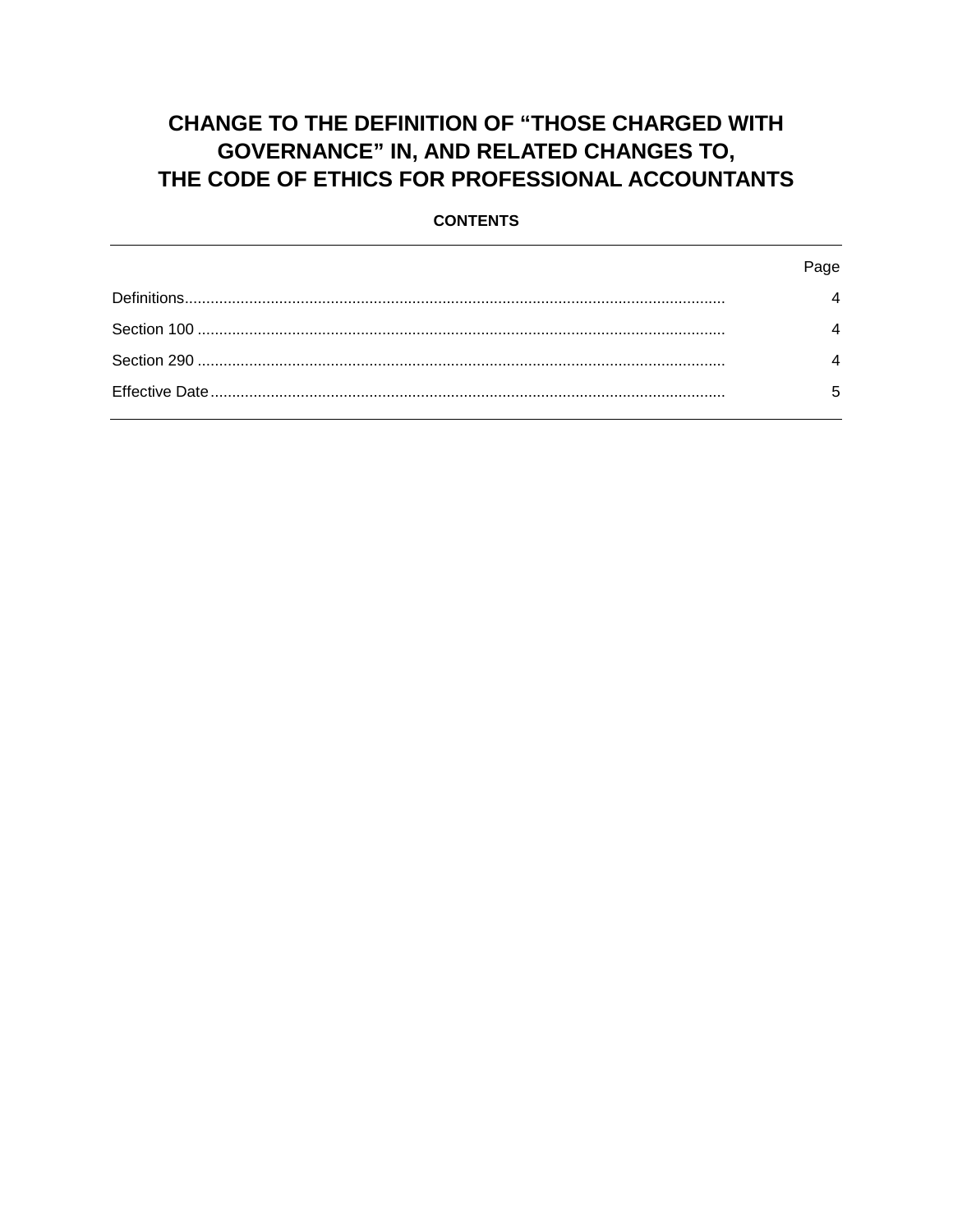# <span id="page-3-0"></span>**Definitions**

The following revised definition of the term "those charged with governance" will replace the existing definition of the same term in the Definitions section of the Code:

Those charged with governance—The person(s) or organization(s) (for example, a corporate trustee) with responsibility for overseeing the strategic direction of the entity and obligations related to the accountability of the entity. This includes overseeing the financial reporting process. For some entities in some jurisdictions, those charged with governance may include management personnel, for example, executive members of a governance board of a private or public sector entity, or an owner-manager.

## <span id="page-3-1"></span>**Section 100**

*Paragraph 100.25 and its heading below will be inserted at the end of Section 100.*

#### **Communicating with Those Charged with Governance**

100.25 When communicating with those charged with governance in accordance with the provisions of this Code, the professional accountant or firm shall determine, having regard to the nature and importance of the particular circumstances and matter to be communicated, the appropriate person(s) within the entity's governance structure with whom to communicate. If the professional accountant or firm communicates with a subgroup of those charged with governance, for example, an audit committee or an individual, the professional accountant or firm shall determine whether communication with all of those charged with governance is also necessary so that they are adequately informed.

## <span id="page-3-2"></span>**Section 290**

*Extant paragraph 290.28 will be replaced with the following paragraph 290.28.*

- 290.28 Even when not required by the Code, applicable auditing standards, law or regulation, regular communication is encouraged between the firm and those charged with governance of the audit client regarding relationships and other matters that might, in the firm's opinion, reasonably bear on independence. Such communication enables those charged with governance to:
	- (a) Consider the firm's judgments in identifying and evaluating threats to independence;
	- (b) Consider the appropriateness of safeguards applied to eliminate them or reduce them to an acceptable level; and
	- (c) Take appropriate action.

Such an approach can be particularly helpful with respect to intimidation and familiarity threats.

In complying with requirements in this section to communicate with those charged with governance, the firm shall determine, having regard to the nature and importance of the particular circumstances and matter to be communicated, the appropriate person(s) within the entity's governance structure with whom to communicate. If the firm communicates with a subgroup of those charged with governance, for example, an audit committee or an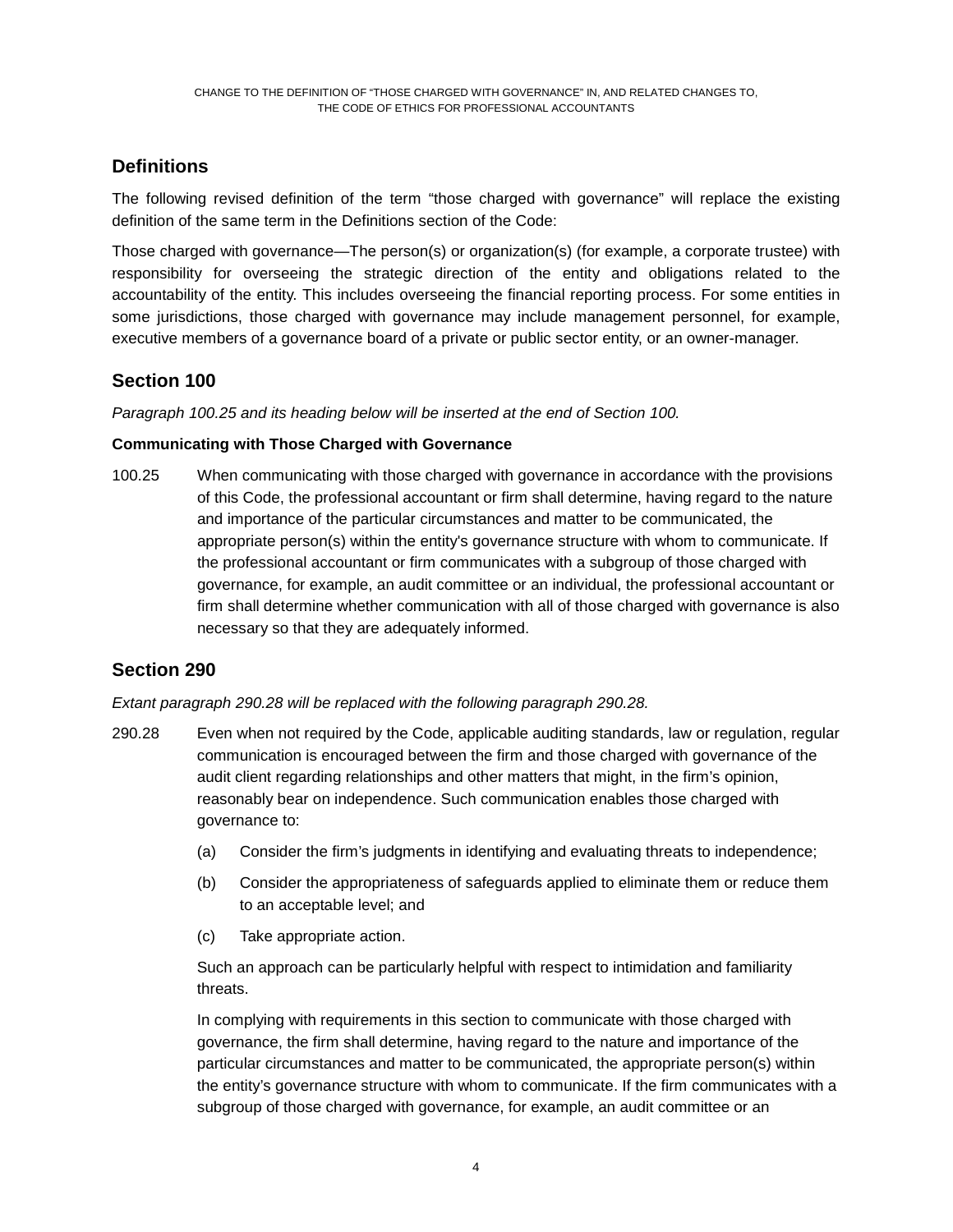individual, the firm shall determine whether communication with all of those charged with governance is also necessary so that they are adequately informed.

### <span id="page-4-0"></span>**Effective Date**

The revised definition of "those charged with governance" and related changes to the Code will be effective on July 1, 2014. Early adoption is permitted.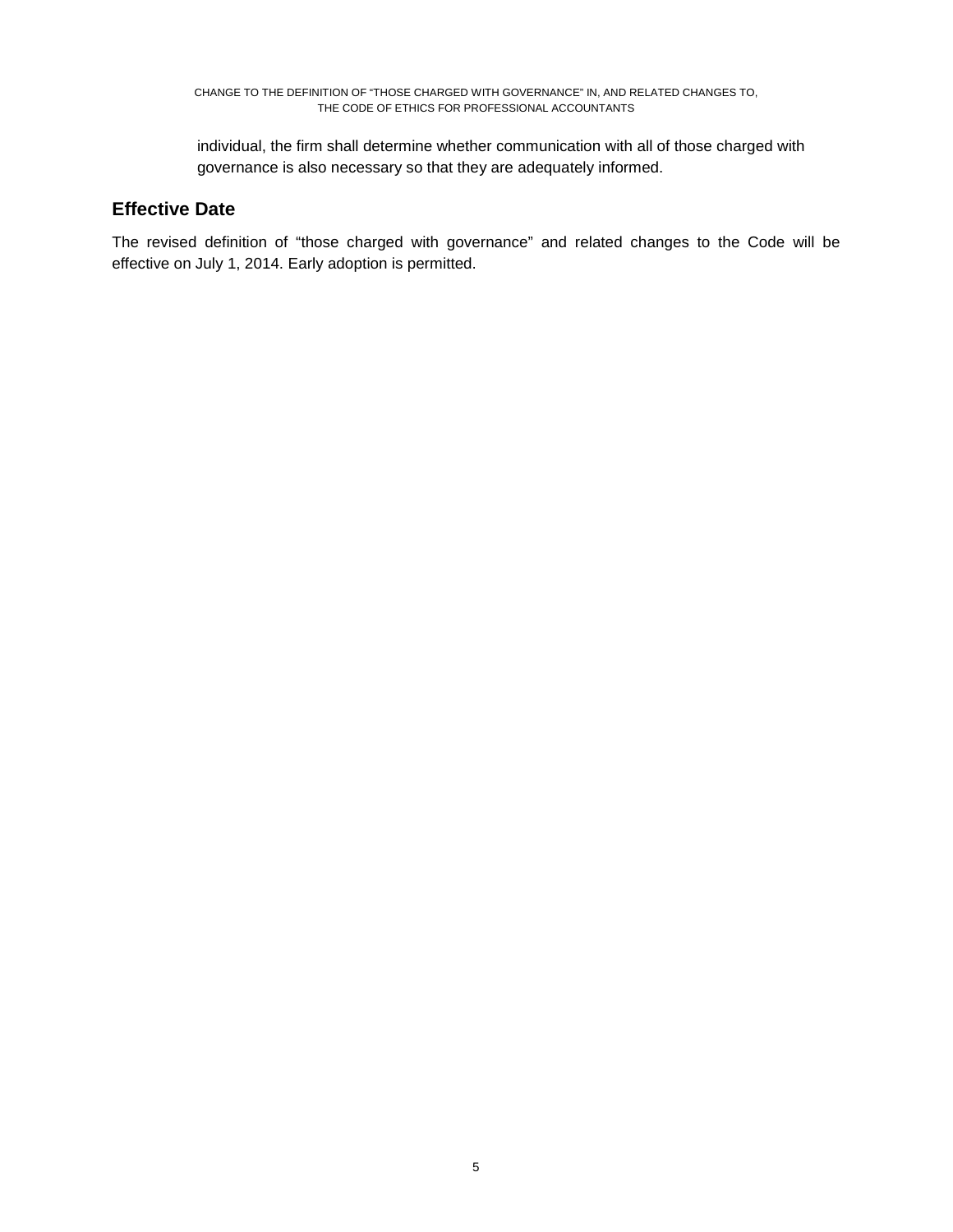<span id="page-5-0"></span>The *Code of Ethics for Professional Accountants*, Exposure Drafts, Consultation Papers, and other IESBA publications are published by, and copyright of, IFAC.

The IESBA and IFAC do not accept responsibility for loss caused to any person who acts or refrains from acting in reliance on the material in this publication, whether such loss is caused by negligence or otherwise.

The IESBA logo, 'International Ethics Standards Board for Accountants, 'IESBA', '*The Code of Ethics for Professional Accountants*', the IFAC logo, 'International Federation of Accountants', and 'IFAC' are trademarks and service marks of IFAC.

Copyright © September 2013 by the International Federation of Accountants (IFAC). All rights reserved. Written permission from IFAC is required to reproduce, store or transmit, or to make other similar uses of, this document, except as permitted by law. Contact [permissions@ifac.org.](mailto:permissions@ifac.org)

ISBN: 978-1-60815-160-8